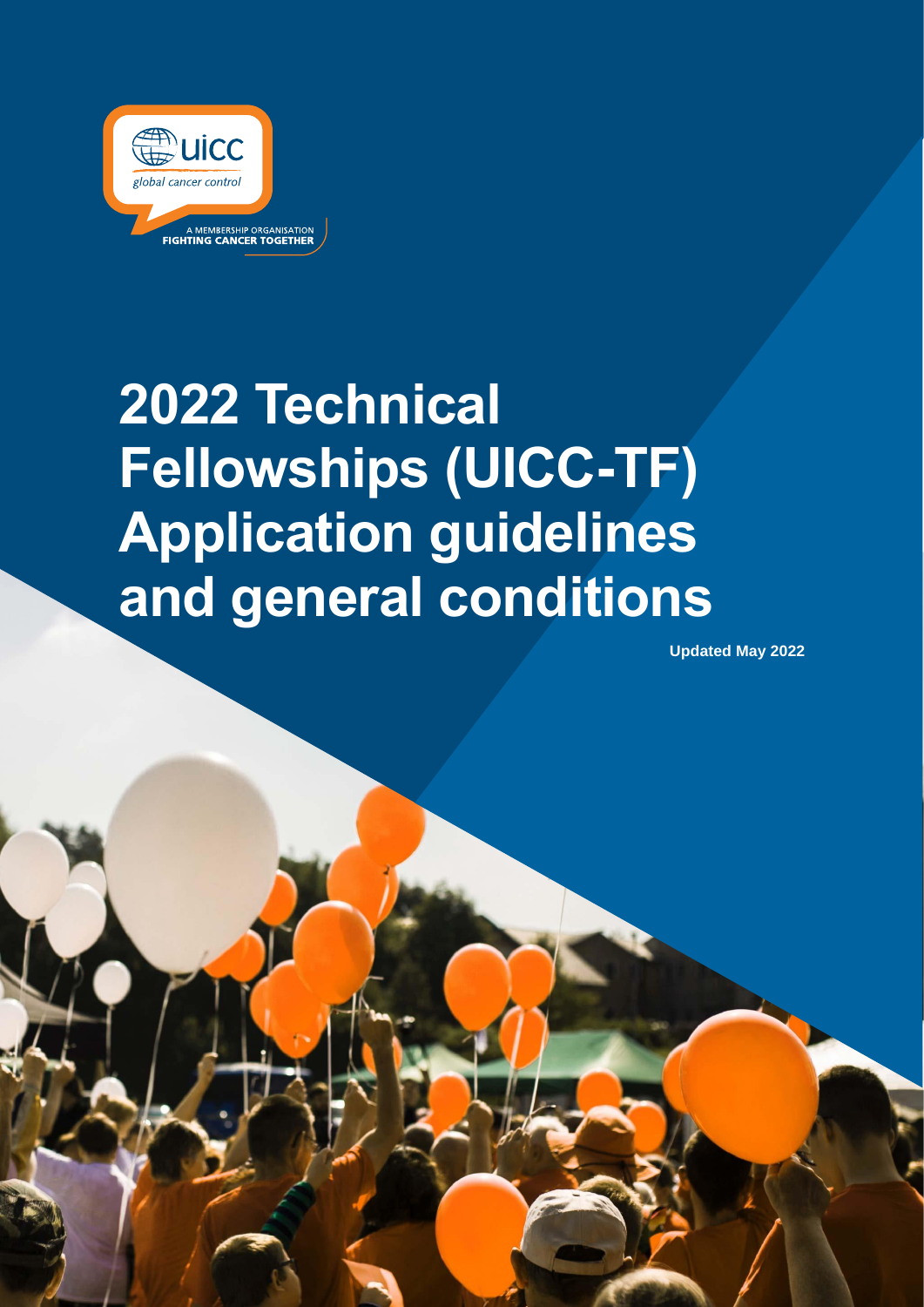| 1. | <b>Application guidelines</b>                 | 3  |
|----|-----------------------------------------------|----|
|    | Introduction                                  | 3  |
|    | Objectives                                    | 3  |
|    | Application process                           | 4  |
| 2. | <b>Online submission</b>                      | 8  |
|    | Register an account and login                 | 8  |
|    | Start your application                        | 8  |
|    | 1. Contact information                        | 8  |
|    | 2. Fellowship Summary                         | 11 |
|    | 3. Host Organisation                          | 12 |
|    | 4. Project Description                        | 12 |
|    | 5. Applicant Bio-Sketch                       | 13 |
|    | Update your application                       | 14 |
|    | Submit your application                       | 14 |
|    | Communications from UICC through the platform | 14 |
| 3. | <b>General conditions</b>                     | 15 |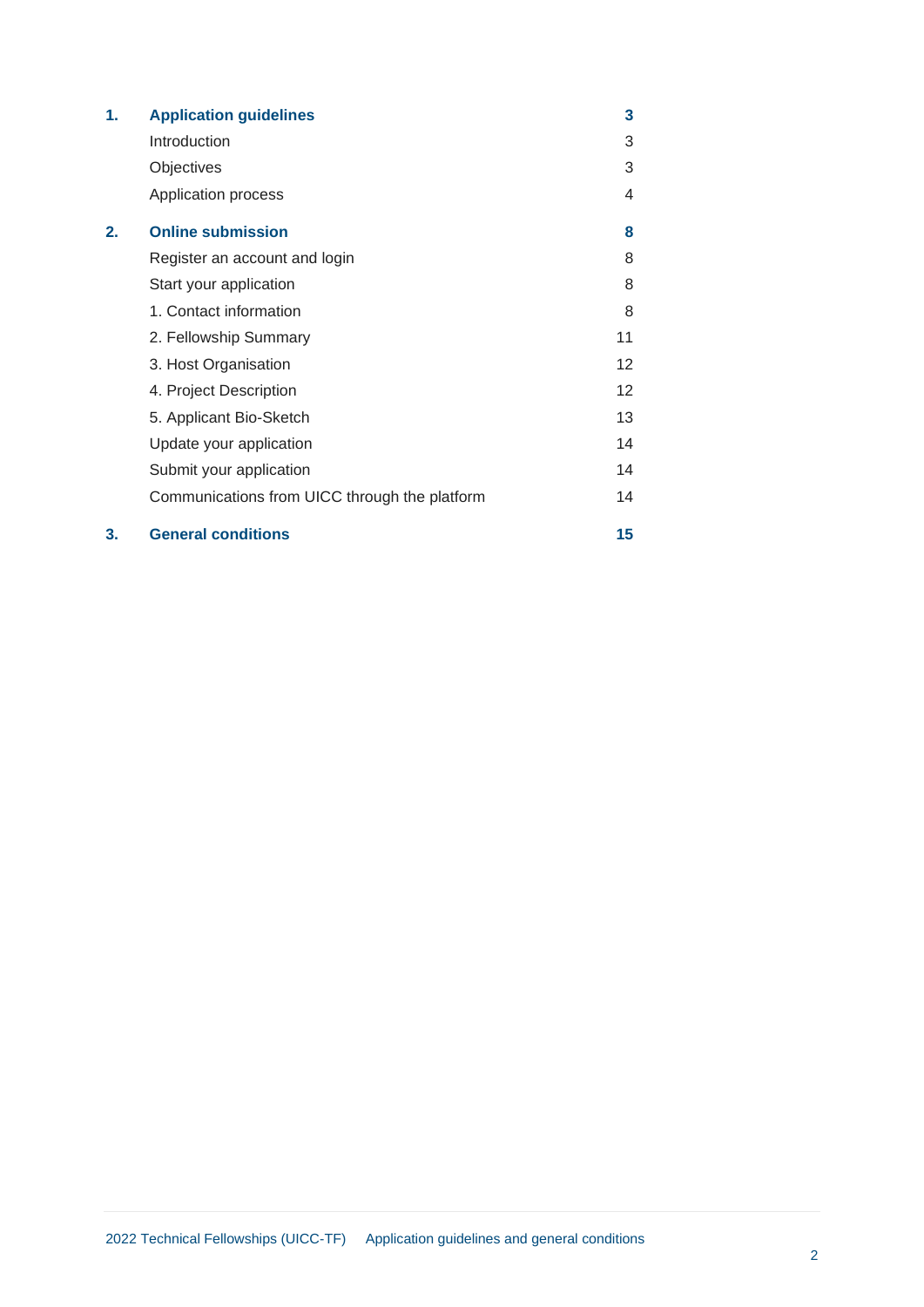# <span id="page-2-0"></span>1. **Application guidelines**

# <span id="page-2-1"></span>**Introduction**

[Union for International Cancer Control \(UICC\)](https://www.uicc.org/) is dedicated to taking the lead in convening, capacity building and advocacy initiatives that unite and support the cancer community to reduce the global cancer burden, promote greater equity, and ensure cancer control continues to be a priority in the world health and development agenda. Founded in 1933 and based in Geneva, Switzerland, UICC is the largest and oldest international cancer organisation.

With over 1,200 members in 172 countries, UICC represents the world's major cancer societies, ministries of health and patient groups and includes influential policy makers, researchers and experts in cancer prevention and control. UICC also boasts more than 50 strategic partners. UICC Fellowships programmes have been running for almost 60 years and have provided over 4,100 cancer professionals from countries around the world the opportunity to learn new skills in cancer control that they can implement in their institutions upon their return home. For more information about UICC fellowships, please visit [http://www.uicc.org/capacity-building/grants/fellowships.](http://www.uicc.org/capacity-building/grants/fellowships)

The **Technical Fellowships programme** and its French sub-programme dedicated to promoting cancer control in Francophone Africa, **Bourses pour l'Afrique Francophone** are supported by a group of international cancer societies, organisations and foundations. These programmes offer international fellowship opportunities to cancer professionals, please visit the UICC website for more details and past testimonials from fellows:

- **Technical Fellowships programme:** <https://www.uicc.org/capacity-building/grants/fellowships/uicc-technical-fellowships>
- **Bourses pour l'Afrique Francophone:** <https://www.uicc.org/capacity-building/grants/fellowships/bourses-pour-afrique-francophone>

The calls for applications to the Technical Fellowships and the [Bourses pour l'Afrique Francophone](https://www.uicc.org/what-we-do/capacity-building/fellowships/bourses-pour-l%E2%80%99afrique-francophone-baf) are open between February and December.

The UICC fellowships portfolio also includes two further opportunities in 2022:

The [Virtual Fellowships](https://www.uicc.org/what-we-do/capacity-building/fellowships/virtual-fellowships) opened in June 2020 in response to the coronavirus pandemic, as an online alternative to in-person visits to allow cancer professionals from UICC member organisations to obtain expert learning and guidance in cancer control in English, French or Spanish, through a series of one-toone video calls with experts. The 2022 call will open February 1st.

Th[e YY Study Grants](https://www.uicc.org/what-we-do/capacity-building/grants/fellowships/yamagiwa-yoshida-memorial-international-study-grants) allow established cancer professionals the opportunity to initiate or pursue research projects with international collaborators. The YY Study Grant 2022 call is due to open in September.

# <span id="page-2-2"></span>**Objectives**

The main objectives of the Technical Fellowships programme are to:

- Facilitate the international exchange and development of technical knowledge and skills in all areas of cancer control.
- Build capacity of the individual and the home organisation through the effective application and dissemination of the newly acquired skills in the home organisation upon return
- Support the development of networks of cancer control professionals for the continued sharing of best practices and knowledge, and the informal provision of ongoing support, guidance or training.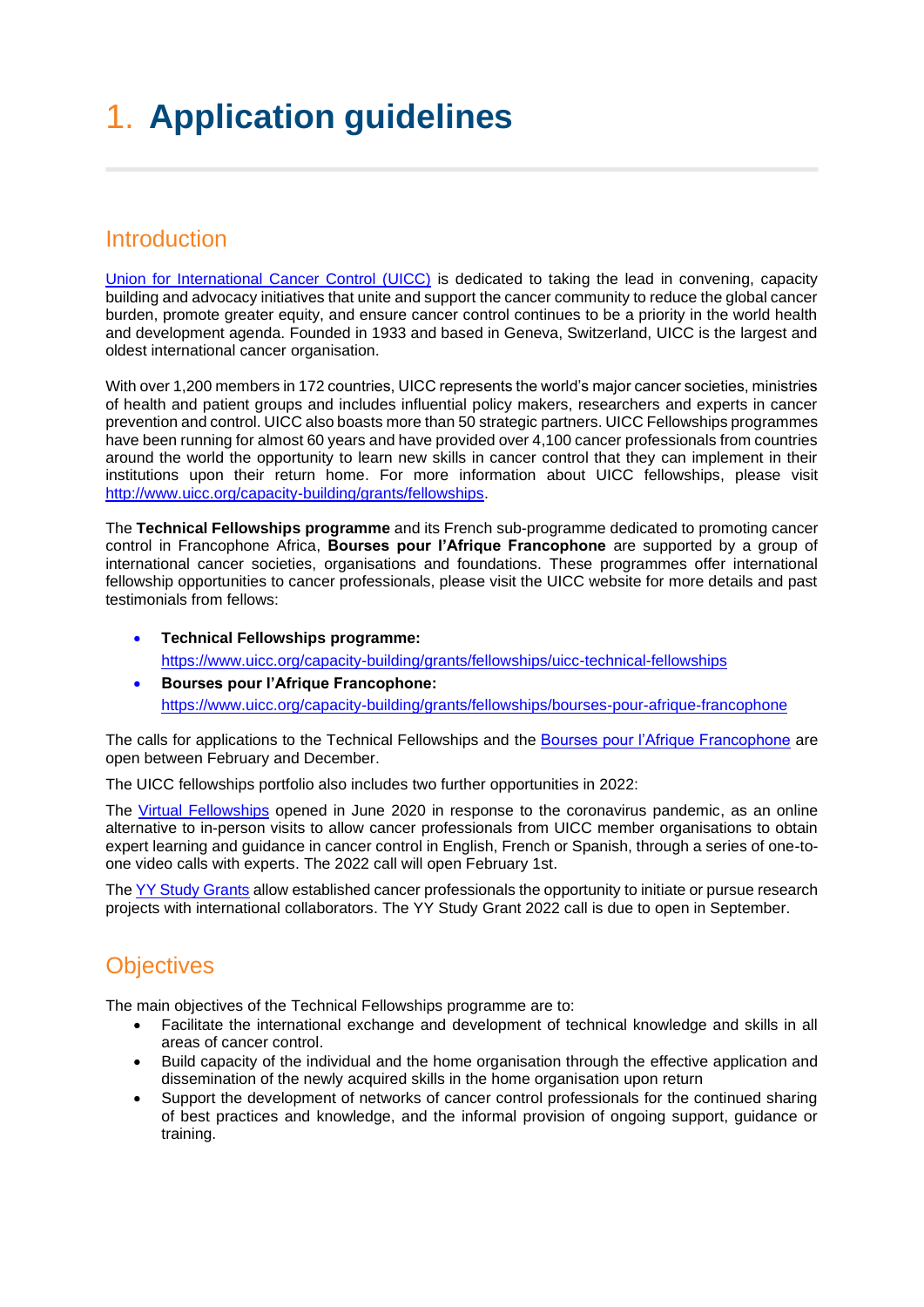# <span id="page-3-0"></span>Application process

#### **Target candidates**

All cancer professionals, including cancer researchers, especially those performing translational, clinical and implementation research, clinicians, nurses and pathologists and public health professionals including epidemiologists, health educators, social workers, nutritionists, administrators and other specialised professional workers working in the field of cancer are all encouraged to apply for a UICC Technical Fellowship.

In line with UICC's mission to promote greater equity, priority will be given to fellowship applicants based in low and middle-income countries. In line with this focus, applications from organisations that are of seeking to build technical skills and knowledge in areas or services of key public health priority will be given priority over those with access to state-of-the-art technologies, such as robotic surgery for example.

#### **Eligibility criteria**

- The applicant may be of any nationality and may reside in any country at the time of the application but must apply to visit a different country for their fellowship visit.
- The applicant must hold a minimum of a **Master's degree**. Qualified medical doctors may be considered in the absence of a higher degree (i.e an MD) if they hold or are within a year of holding a board certification (or equivalent) in a cancer-related specialty.
- **Registered nurses** who have an RN qualification with documented experience of working with cancer patients for at least five years.
- **Candidates who are currently participating in a study/educational programme, eg medical, Master's or PhD students are not eligible to apply**, regardless of whether they already hold a Master's degree or medical equivalent.
- The duration of a fellowship should be between two and eight weeks. Applications for fellowships with shorter or longer durations are not eligible.
- Starting from the date of online submission, applications require 60 days for evaluation. Projects with start dates commencing before this 60-day limit are not eligible.
- To permit effective communication at the host organisation, the candidate must have adequate fluency in a common language.
- The candidate must also be on the staff payroll of a university, research laboratory or institute, hospital, oncology unit, registry or cancer society to where they will return at the end of a fellowship.
- Candidates attached to commercial entities or those associated to the tobacco industry are not eligible to apply.
- Only one UICC fellowship can be applied to at a time. Candidates who have already obtained a UICC fellowship in the past may apply for further UICC awards only if they are members of the Association of UICC Fellows and one year has passed since their previous fellowship has ended.
- The applicant must be engaged in an area of cancer listed in the table of Fellowship topics and should have worked in the field of cancer for at least five years prior to applying even if they have a Master's degree.

Any application that is incomplete, of poor quality or non-compliant with the above eligibility criteria will not be considered by the Review Committee and will be automatically rejected.

#### **Fellowship duration**

One-month international visits may not always offer the most appropriate solution to cancer professionals, who might consider a training opportunity of different duration more suitable to their needs. Therefore, for the first time in 2022, applicants are able to apply for fellowship visits a varying duration, depending on the type of learning required, with a minimum of two weeks, and a maximum of eight weeks duration. Specific justification for the duration of the visit is required, in terms of how this will be sufficient to achieve the learning objectives. The below table outlines the maximum level of funding that can be requested according to the duration of the fellowship. The maximum duration of a no-cost extension permitted is two months.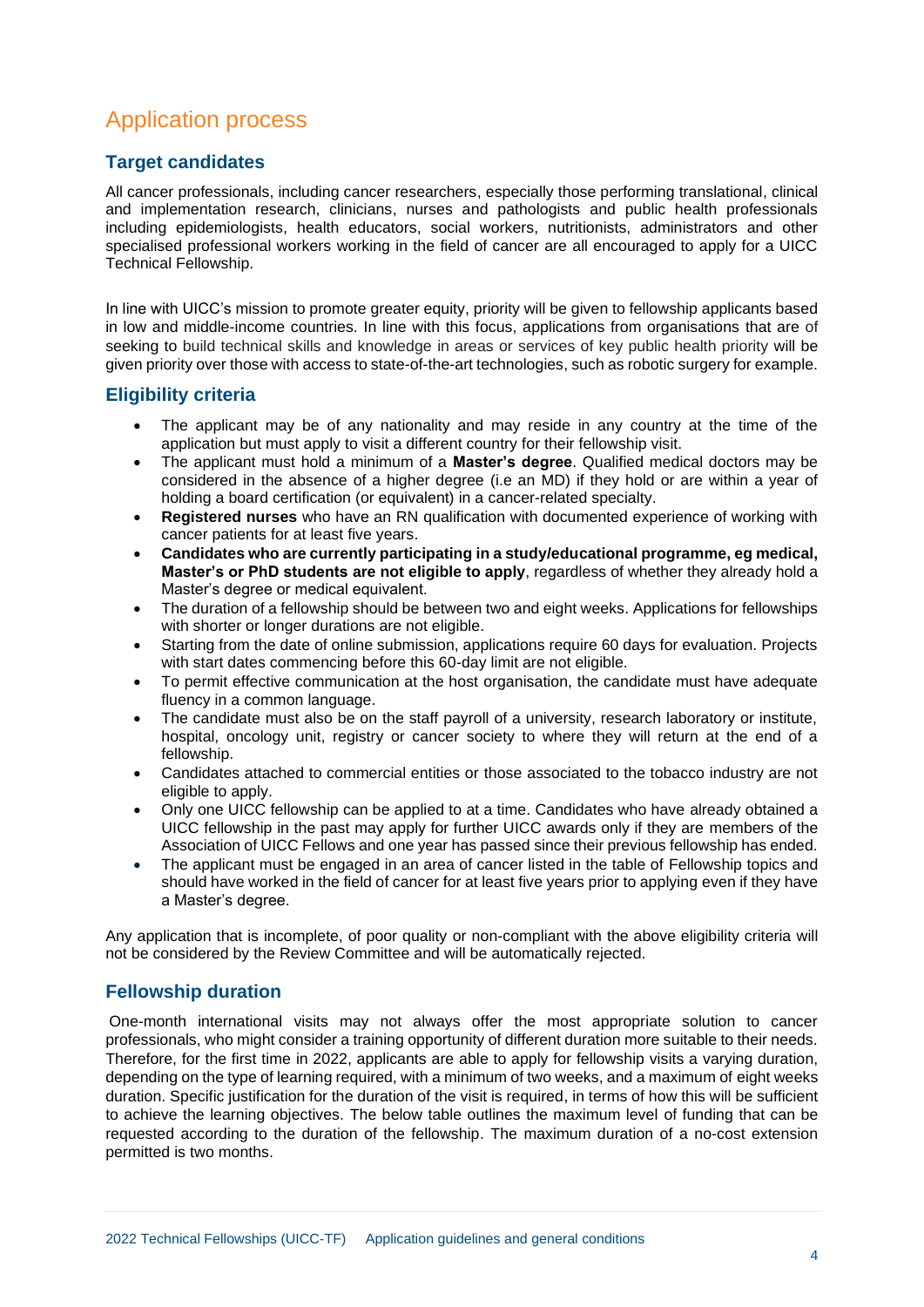|  |  | Technical Fellowship visit durations and the corresponding maximum level of funding possible |  |  |
|--|--|----------------------------------------------------------------------------------------------|--|--|
|  |  |                                                                                              |  |  |
|  |  |                                                                                              |  |  |

| <b>Duration of fellowship</b> | <b>Maximum level of funding possible</b> |
|-------------------------------|------------------------------------------|
| Two weeks                     | 2,200 USD                                |
| Three weeks                   | 2,800 USD                                |
| Four weeks                    | 3,400 USD                                |
| Five weeks                    | 4,000 USD                                |
| Six weeks                     | 4,600 USD                                |
| Seven weeks                   | 5,200 USD                                |
| Eight weeks                   | 5,800 USD                                |

#### **Types of fellowship**

In the online application process, applicants are required to select the **type** of project, choosing from the following three categories: public health, research or clinical.

Projects should be relevant to the local resource setting and meet the strategic goals of the applicant's organisation and ideally be relevant to current global thematic priorities in cancer control. The application should contain a plan to develop and disseminate the acquired skills effectively within their organisation upon their return. Ideally, the project should contribute to a broader initiative led by the home organisation and would have a lasting impact on cancer control in the applicant's country or region.

#### **Public health fellowships**

Public health fellowships are dedicated to promoting, protecting and preserving good health in order to prevent premature death due to cancer, and restoring health and maximising the quality of life when health cannot be restored. Health systems can be strengthened through the collective action of cancer professionals working in public health including epidemiologists, health educators, social workers, nutritionists, administrators and other specialised professional and technical workers working in the field of cancer.

Candidates working on the following topics should select "Public health":

- Epidemiology / cancer registries / analysis of cancer data.
- Implementation/operational research projects in public health, eg prevention/risk factors, cancer awareness, early detection, cancer care delivery, psychosocial support, palliative care, rehabilitation and survivorship.
- Health economics and universal health coverage (UHC) related topics.
- Development of cancer control programmes and strategies (eg national cancer control plans (NCCPs) or programmes on tobacco control, early detection (screening), psychosocial or palliative care.

#### **Research fellowships**

Research fellowships are aimed at investigators performing translational cancer research that aims to convert basic research knowledge into practical applications that can enhance the health and well-being of cancer patients. Applications on purely basic research are not encouraged by the Technical Fellowships programme.

Candidates working on the following topics should select "Research":

- Origins of cancer (identification of genetic, epigenetic, environmental and/or lifestyle factors that can increase the risk of human cancer)
- Cancer prevention (development of vaccines and other methods to prevent cancer)
- Early detection, diagnosis, and prognosis of cancer (identification and testing of biomarkers and other types of diagnostic and prognostic tools).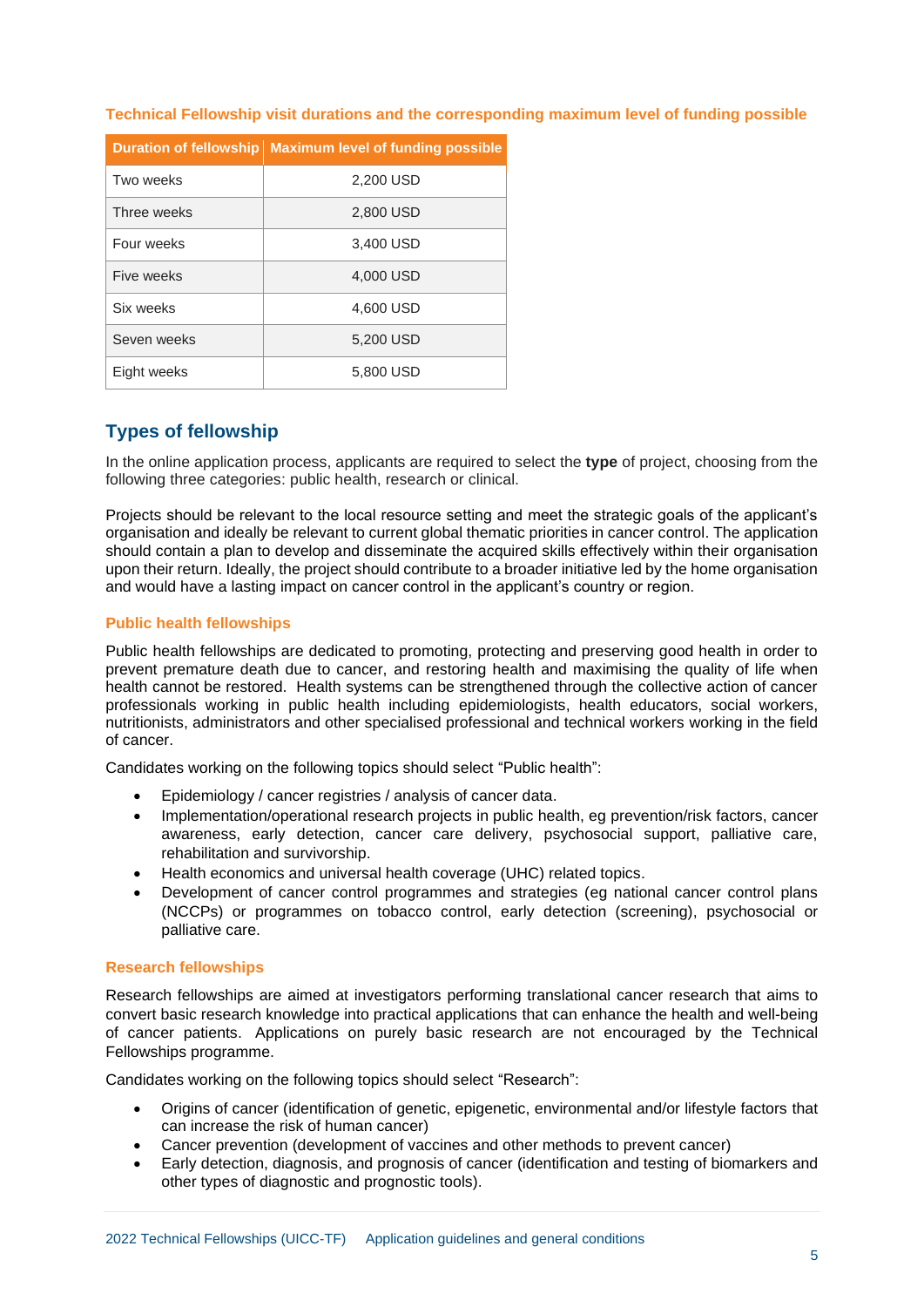Applicants who have projects involving implementation or operational research should select the Public health type of fellowship, while those working in clinical research should select Clinical fellowships or observerships.

#### **Clinical fellowships or observerships**

Clinical fellowships are aimed at clinicians who wish to perform clinical cancer research dealing directly with patients, or who wish to learn new clinical techniques and skills by observing others.

Candidates working on the following topics should select "Clinical":

- Clinical research (including clinical trials that test new diagnostic methods or treatments in patients)
- Techniques of early detection and diagnosis
- Cancer treatment (observerships in surgery, radio- and chemotherapy, medical oncology)
- Patient support, survivorship and palliative care.

#### **Cancer Topics**

The Technical Fellowships programme aims to support health workers and cancer professionals who wish to gain skills or knowledge in any of the seven topics listed below. Applicants are requested to select the most appropriate topic, as well as the type of cancer they work on, if relevant.

- Cancer prevention
- Causes of cancer
- Cancer registries, analysis of cancer data
- Early detection, pathology, diagnosis, and prognosis
- Cancer treatment
- Patient support, survivorship and palliative care
- Health economics, universal health coverage and policy, national cancer control plans

#### **Fellowship topics receiving targeted support**

Technical Fellowships are supported by a group of partners, some of whom are interested in supporting particular themes within cancer control. If your fellowship subject is aligned with one of these themes, please select the appropriate topic from the drop-down menu. If your project is not related to any of these themes, please select "other".

#### **Themes receiving targeted support in 2022**

- Cancer prevention and early detection
- Breast cancer
- Cervical cancer elimination
- Geriatric oncology and cancer in the elderly

#### **Finding a host supervisor and institution**

It is the responsibility of the applicant to identify a suitable host supervisor, to make contact with them and obtain their agreement to host and mentor them for the duration of the fellowship visit. An invitation letter from the host supervisor signed by them must be uploaded as part of the application.

For examples of host institutions, applicants are encouraged to visit the [UICC Technical Fellowships](file://///uicc0.local/Data/Departments/Capacity%20Building/FandW/Fellowships/Altum%20ProposalCentral/Altum%20GMS%20All%20Files/ProposalCentral%20templates%20FINAL/UICC-TF/Most%20recent%20versions/(https:/www.uicc.org/capacity-building/grants/fellowships/uicc-technical-fellowships)  [website,](file://///uicc0.local/Data/Departments/Capacity%20Building/FandW/Fellowships/Altum%20ProposalCentral/Altum%20GMS%20All%20Files/ProposalCentral%20templates%20FINAL/UICC-TF/Most%20recent%20versions/(https:/www.uicc.org/capacity-building/grants/fellowships/uicc-technical-fellowships) where there is a list of the previous years' awardees and the institutions they visited. In addition, applicants could explore the [map of UICC member organisations](https://www.uicc.org/membership) for potential hosts, where they can search by country or region. UICC is currently developing partnerships with a number of organisations who specifically welcome Fellows to visit them and learn new skills in cancer control. These opportunities will be promoted as and when they become available.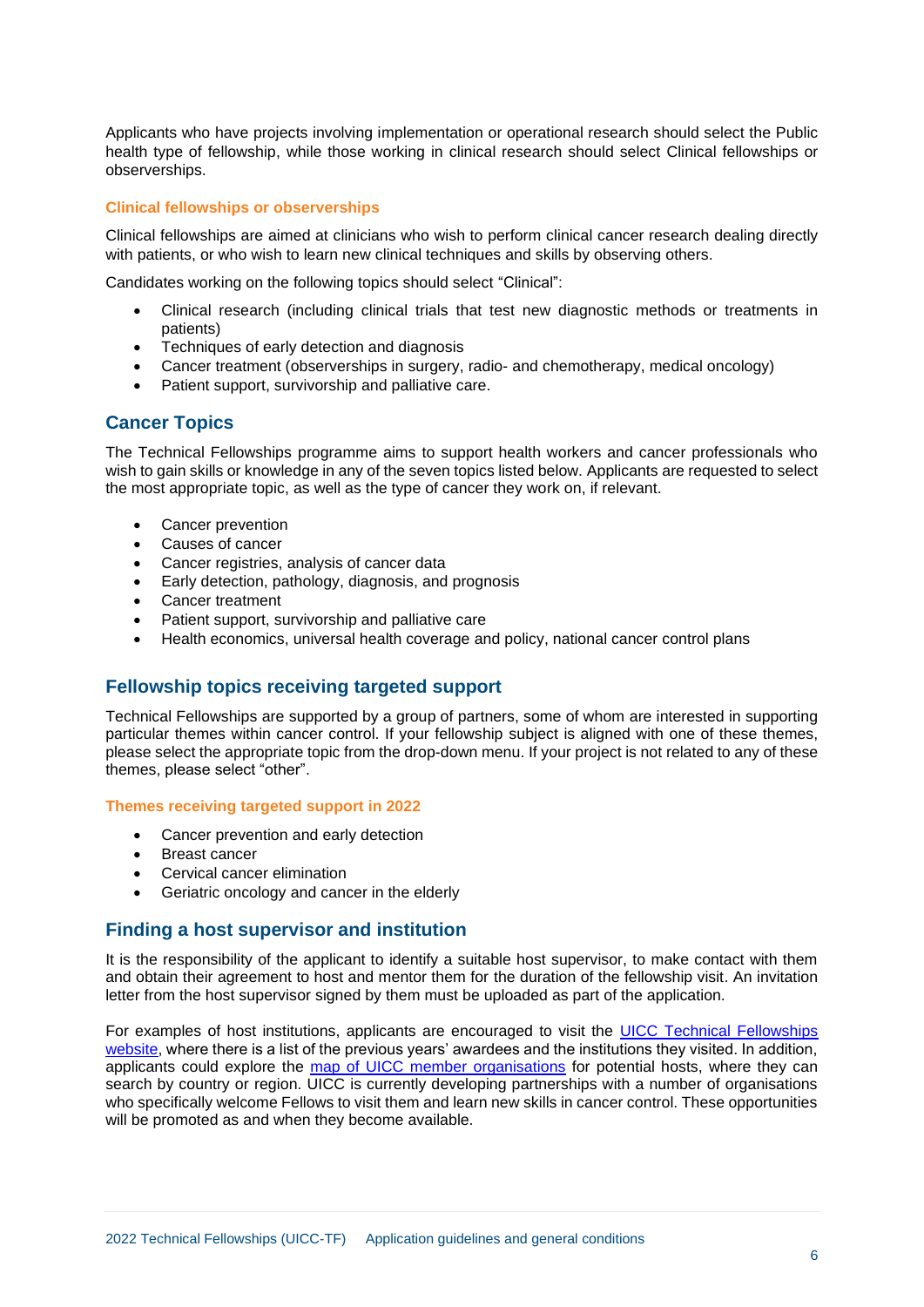#### **Online application**

Applicants submit their applications online, and require home and host supervisors to also register and complete sections of the online form, confirming their approval of the fellowship visit. Host supervisors need also to upload a scan of an official letter of invitation naming the applicant and the proposed dates of the fellowship visit. The online application process is explained in detail in the next section.

#### **Application Review Process**

Eligible applications are evaluated by members of an independent expert selection committee according to a peer-review process. Between two and three reviewers of the highest international standing in their respective fields carry out the evaluation of each application.

Around 150 reviewers contribute reviews to the programme each year. The assessments are strictly confidential, and the details are not shared outside of UICC and the selection committee, or to the applicants themselves. The reviewers' scores and comments are made available to the Programme Chair who, in collaboration with UICC, makes the final funding decision based on the application's quality and the available budget. The decisions are final and cannot be appealed.

#### **Final Decisions**

Applicants are informed of the final decision within 60 days of applying. If selected, they receive through the online grant management system a letter of award, which they should sign and upload, and a statement of award that will allow them to apply for a visa if needed.

Once applicants have uploaded signed letter of award, completed the banking details online form and have uploaded a copy of their visa, UICC makes the payment of the award within one month of the fellowship visit.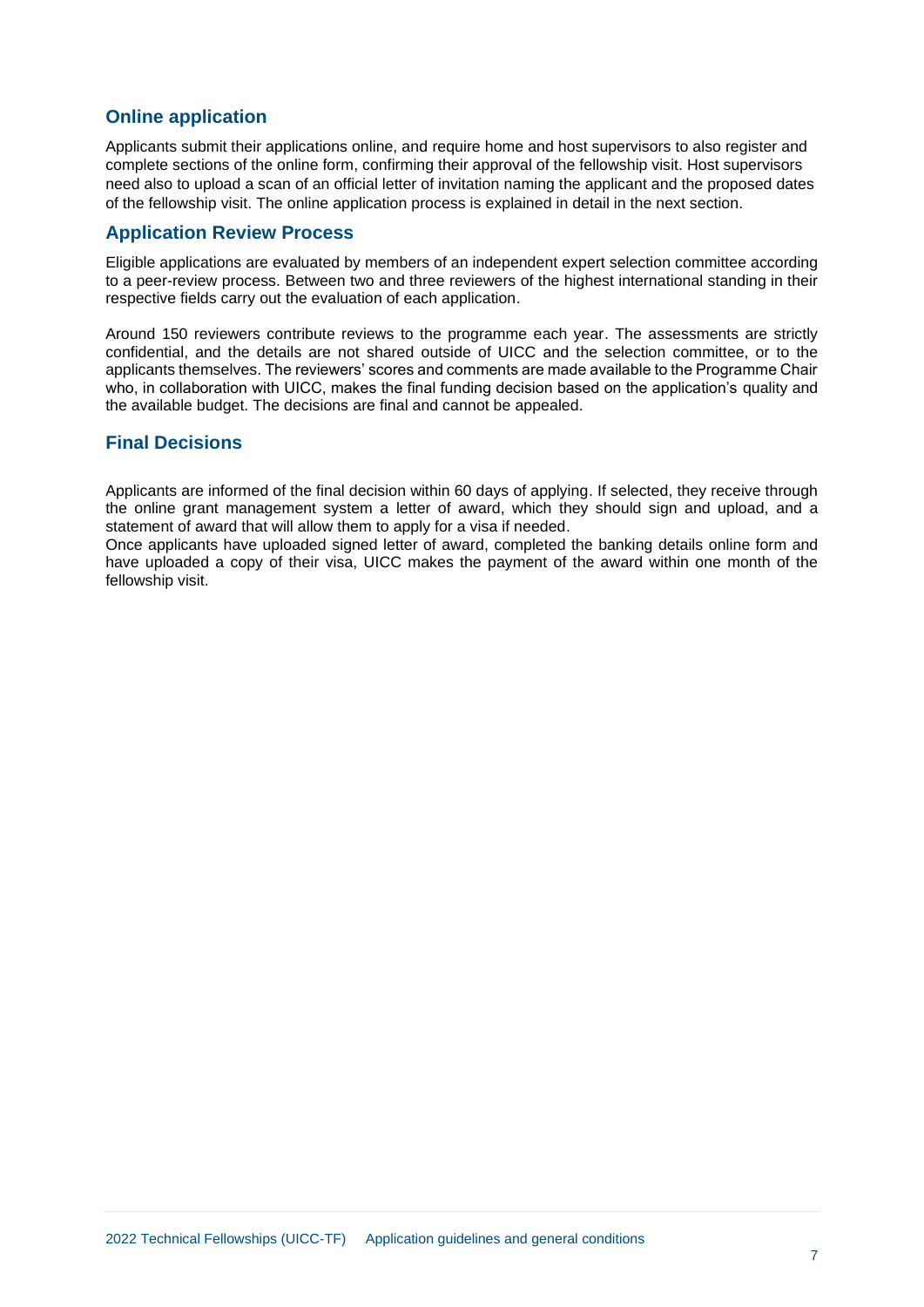# <span id="page-7-0"></span>2. **Online submission**

Applications can be submitted online at any time between the call's opening and closing dates of February 1st and December 31st.

From Monday, May 9<sup>th</sup> 2022 Technical Fellowship and Bourses pour l'Afrique Francophone applications will be received and processed through the **SmartSimple** grants management system.

Information on how to access the platform, create your profile and submit your application are described below:

### <span id="page-7-1"></span>Register an account and login

- Please click **[here](https://uicc.eu-1.smartsimple.eu/)** to access SmartSimple grant management platform
- If you are a new user in SmartSimple, you will be required to click the '**Register here'** button under 'New to the system?' and complete the registration process.
- After registering, you will receive an email with a link to create a password.
- Please return to the login page and login to your account with your e-mail address and password.
- If you are already registered in SmartSimple, please access the site and log in with your e-mail address and password.

### <span id="page-7-2"></span>Start your application

- Select the **Funding Opportunities** box under **Applications**. The list of open funding opportunities will be shown.
- To apply for the **Bourses pour l'Afrique Francophone programme** in French, please click the globe icon at the top of the screen and switch to French and then select the Bourses pour l'Afrique Francophone and click the '**Apply Now**' link.
- Select **Technical Fellowships** and click the **Apply Now** link. A new application form will be created.
- Click on the **Save** button to activate the form and start working on it.
- If you start an application and need to complete it at a later time you can click the '**Save Draft**' button at the bottom of the application. When you return to the platform you can find this saved application in by clicking on the **In Progress** box under **Applications** and open the application.
- On the SmartSimple main application page, beneath the general instructions, there are five tabs with fields to complete:

**CONTACT INFORMATION FELLOWSHIP SUMMARY HOST ORGANISATION** PROJECT DESCRIPTION **APPLICANT BIO-SKETCH** 

Mandatory questions are marked with a red asterisk (\*), if you click '**Submit**' without completing one of the mandatory fields, you will receive an error message directing you to the blank or uncomplete question.

### <span id="page-7-3"></span>1. Contact information

#### **Select your organisation**

Please start typing the name of the organisation in the text field and select it if you find a match. If you cannot find it this way, use the Lookup button to see a list of all the organisations registered in the system. If you still to not see it, please press the blue plus icon on the top left hand side and add its name, city and phone number.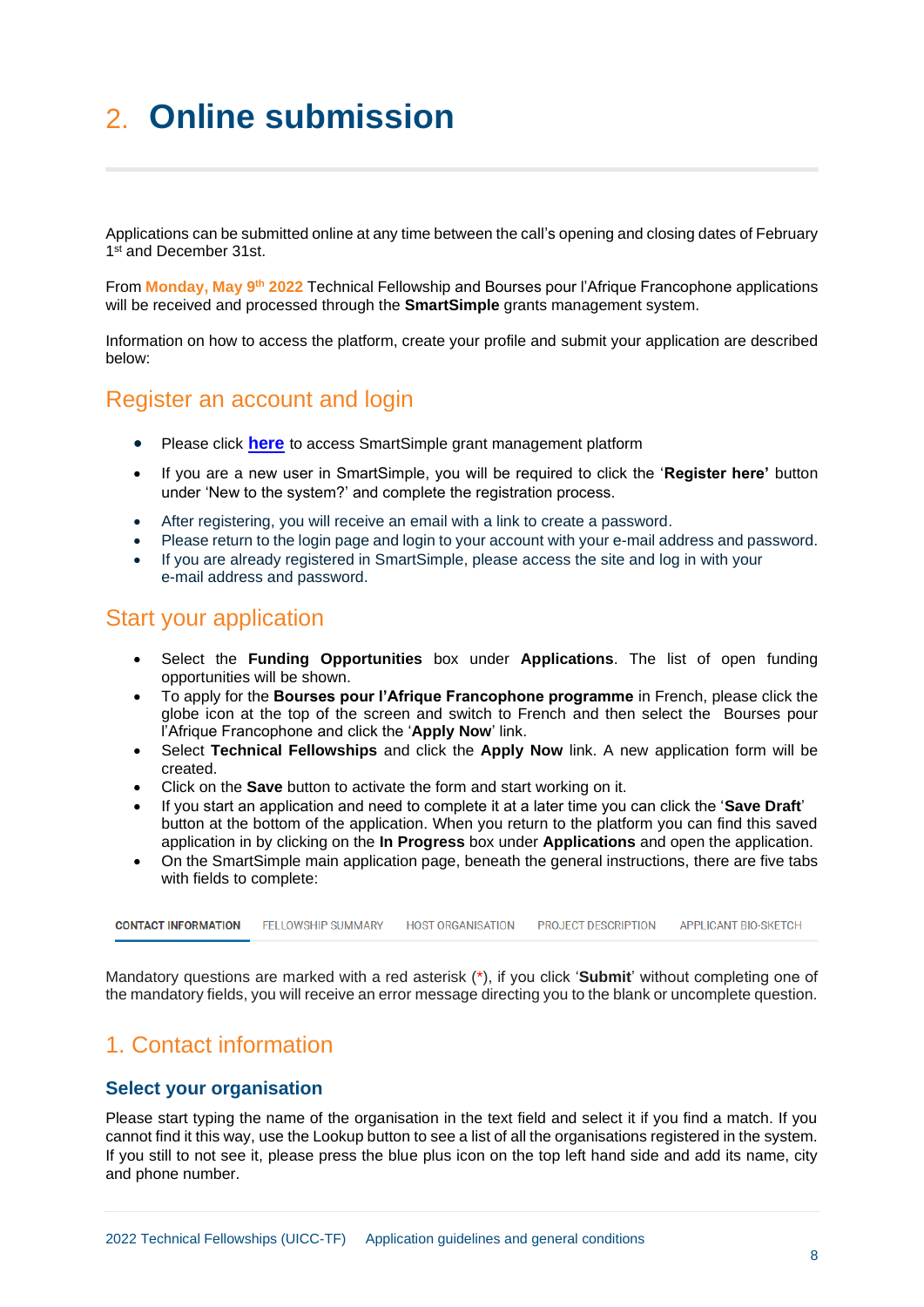You will then be asked to fill the following fields regarding your institution:

| New Organisation                                  |             |                                                                                                                                                            |                                   |  |  |  |  |  |
|---------------------------------------------------|-------------|------------------------------------------------------------------------------------------------------------------------------------------------------------|-----------------------------------|--|--|--|--|--|
| Tools $\blacktriangledown$                        |             |                                                                                                                                                            |                                   |  |  |  |  |  |
| * Organisation Name:                              |             | * Address:                                                                                                                                                 |                                   |  |  |  |  |  |
| Phone:                                            |             | $\bullet$<br>Address 2:                                                                                                                                    |                                   |  |  |  |  |  |
| * Department:                                     |             | * City:                                                                                                                                                    |                                   |  |  |  |  |  |
| * Zip/Postal Code:                                |             | * Country:                                                                                                                                                 | --- Select One ---<br>$\check{~}$ |  |  |  |  |  |
| <b>Modified By:</b>                               |             | <b>Last Modified:</b>                                                                                                                                      |                                   |  |  |  |  |  |
| <b>Created By:</b>                                |             | <b>Created Date:</b>                                                                                                                                       |                                   |  |  |  |  |  |
| ▼ Additional Information                          |             |                                                                                                                                                            |                                   |  |  |  |  |  |
| Website                                           |             |                                                                                                                                                            |                                   |  |  |  |  |  |
|                                                   |             |                                                                                                                                                            |                                   |  |  |  |  |  |
| Social media                                      |             |                                                                                                                                                            |                                   |  |  |  |  |  |
|                                                   |             |                                                                                                                                                            |                                   |  |  |  |  |  |
| * Relationship with tobacco or alcohol industries |             |                                                                                                                                                            |                                   |  |  |  |  |  |
| <b>Please Select</b>                              | $\check{~}$ |                                                                                                                                                            |                                   |  |  |  |  |  |
|                                                   |             | * Is your organisation a UICC member? If your organisation is not yet a member and you would like to join the community please contact membership@uicc.org |                                   |  |  |  |  |  |
| Please Select v                                   |             |                                                                                                                                                            |                                   |  |  |  |  |  |
|                                                   |             | <b>Save Draft</b>                                                                                                                                          | Close<br>Save                     |  |  |  |  |  |

#### **Select yourself as Primary Contact**

#### **Invite Home and Host Supervisors**

Go to the **Supervisors Invitations** section, click on the Invitations button to start inviting your home and host supervisors to complete their sections of your application (this is mandatory for submission).

On the **Invitations** window that pops up, click the plus **+** button to add a home or host supervisor.

Click on the **Save** button to save your home or host supervisor, and click on the **Invite** button next to it when you are ready to send the invitations.

| <b>Invitations</b>                                                                                                                                                                                                                     |        |                   |                        |                              |                                        |               | $\times$                  |  |  |
|----------------------------------------------------------------------------------------------------------------------------------------------------------------------------------------------------------------------------------------|--------|-------------------|------------------------|------------------------------|----------------------------------------|---------------|---------------------------|--|--|
| <b>Instructions</b><br>. To invite a Home/Host Supervisor, click the add button below, enter the supervisor's name and e-mail address and click the invite button.<br>. To cancel an invitation, click the delete button to the right. |        |                   |                        |                              |                                        |               |                           |  |  |
|                                                                                                                                                                                                                                        | Prefix | <b>First Name</b> | <b>Last Name</b>       | Email                        | Role                                   | <b>Status</b> |                           |  |  |
|                                                                                                                                                                                                                                        |        | Dorya             | Home Supervisor        | drascon+home@smartsimple.com | <b>Home Supervisor</b><br>$\checkmark$ | Draft         | $\boldsymbol{\mathsf{x}}$ |  |  |
|                                                                                                                                                                                                                                        |        | Dorya             | <b>Host Supervisor</b> | drascon+host@smartsimple.com | <b>Host Supervisor</b><br>$\checkmark$ | Draft         | l x                       |  |  |
|                                                                                                                                                                                                                                        |        |                   |                        |                              |                                        |               |                           |  |  |
|                                                                                                                                                                                                                                        |        |                   |                        | <b>Invite</b><br><b>Save</b> |                                        |               |                           |  |  |

When the invitations have been sent out you will see that the status of the home or host supervisor has changed to **Invited**. Also, you have the option to re-send the invitation emails by clicking on the **Re-Send Invite** button (first button on the left of the record).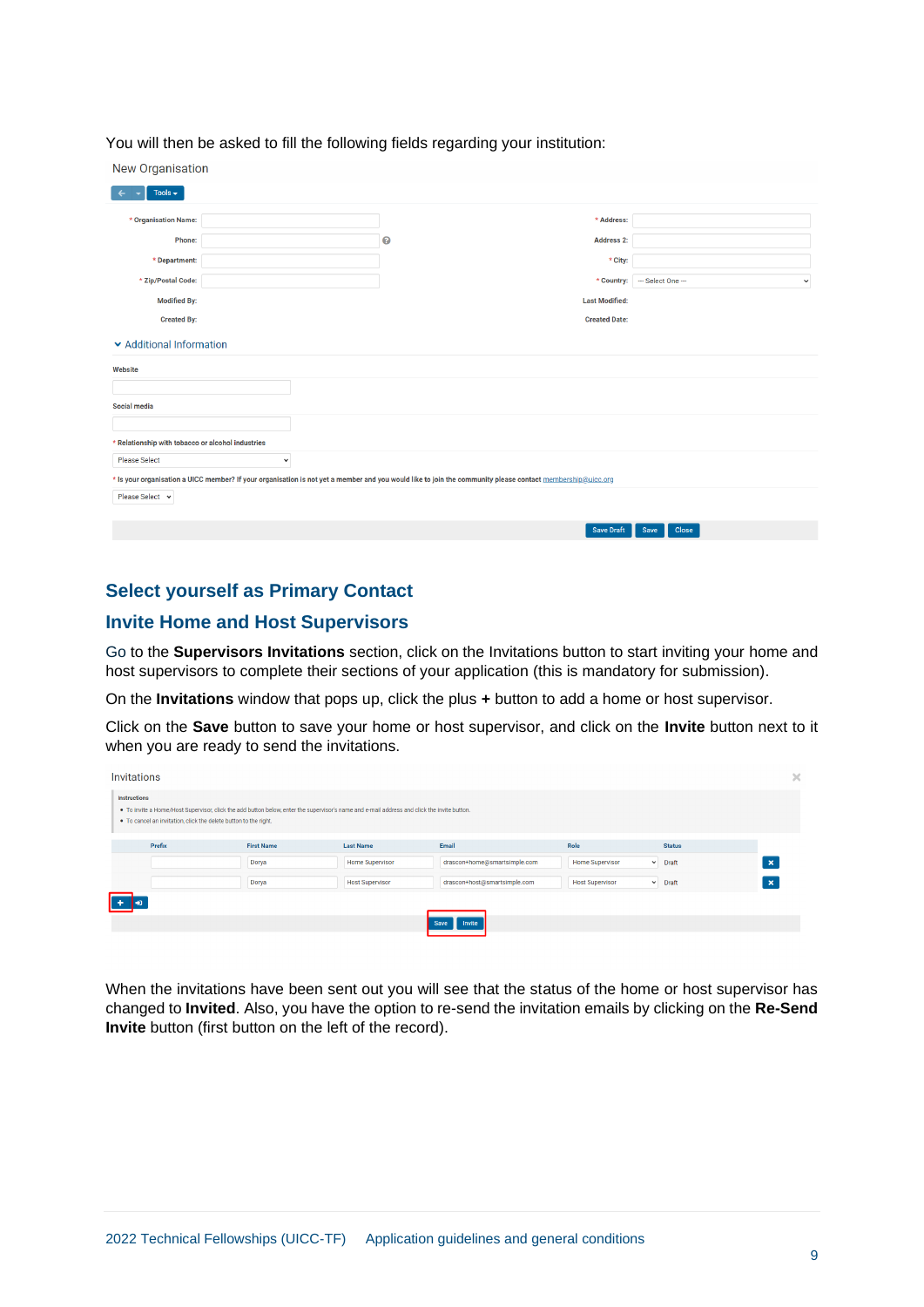| <b>Invitations</b>                                                                                                                                                                                                              |                   |                        |                              |                        |               | $\times$                  |  |  |
|---------------------------------------------------------------------------------------------------------------------------------------------------------------------------------------------------------------------------------|-------------------|------------------------|------------------------------|------------------------|---------------|---------------------------|--|--|
| Instructions<br>. To invite a Home/Host Supervisor, click the add button below, enter the supervisor's name and e-mail address and click the invite button.<br>. To cancel an invitation, click the delete button to the right. |                   |                        |                              |                        |               |                           |  |  |
| Prefix                                                                                                                                                                                                                          | <b>First Name</b> | <b>Last Name</b>       | Email                        | Role                   | <b>Status</b> |                           |  |  |
| A                                                                                                                                                                                                                               | Dorya             | <b>Home Supervisor</b> | drascon+home@smartsimple.com | <b>Home Supervisor</b> | Invited       | $\boldsymbol{\mathsf{x}}$ |  |  |
|                                                                                                                                                                                                                                 | Dorya             | <b>Host Supervisor</b> | drascon+host@smartsimple.com | <b>Host Supervisor</b> | Invited       |                           |  |  |
|                                                                                                                                                                                                                                 |                   |                        |                              |                        |               |                           |  |  |
|                                                                                                                                                                                                                                 |                   |                        | <b>Save</b><br><b>Invite</b> |                        |               |                           |  |  |

Close the invitations window. You will see the list of supervisors invited on your application form now. The supervisors invited will receive an email within the next five minutes including a link to be directed to the platform.

| Dear Dorva Host Supervisor.                                                                                                                                                                                                                                                                                                                                                                                       |
|-------------------------------------------------------------------------------------------------------------------------------------------------------------------------------------------------------------------------------------------------------------------------------------------------------------------------------------------------------------------------------------------------------------------|
| Dorya Applicant has invited you to join an UICC grant application as a Supervisor. Please click on this link: https://uicc.eu-1.smartsimple.eu/ex/ex invitation.isp?lang=<br>18.token=%24BhTcqqUpKcAKClznHmxFpx8lxRkVoX35%2BfPsMljv4F4%3D to be redirected to the online grant application system to accept or decline the invitation. If<br>you do not already have an account, you will be asked to create one. |
| <b>UICC Team</b>                                                                                                                                                                                                                                                                                                                                                                                                  |

When the home or host supervisor clicks on the link provided, they will be asked to **Accept** or **Decline** the invitation made.

| UICC - Technical Fellowships Invitation |                                                                                                       |  |
|-----------------------------------------|-------------------------------------------------------------------------------------------------------|--|
| Dorya Host Supervisor,                  |                                                                                                       |  |
|                                         | Please accept or decline the invitation to become a Supervisor for Technical Fellowships Application. |  |

If the home or host supervisor declines, they will see a new window confirming their declination. The status on the list of invited users on the application form will get updated to "**Declined"** for this user.

drascon+host@smartsimple.com Dorva **Host Supervisor Host Supervisor** Declined

If the home or host supervisor accepts and already has an account, they can go to the login page and login to the system. If they are new users, they will be directly sent to the Registration page to create an account.

When the supervisors access the system, they will see their assigned Home/Host supervisor forms under **Assigned Forms Pending**. They will find their completed forms under the **Assigned Forms Completed**.

| <b>FEE</b> |                               |                                                             | My Forms | $\bigcirc$ $\qquad \qquad \bullet$ D |  |
|------------|-------------------------------|-------------------------------------------------------------|----------|--------------------------------------|--|
|            | Dorya Host Supervisor<br>test | ⋒<br>Test Host Organisation<br>drascon+host@smartsimple.com |          |                                      |  |
|            | <b>ASSIGNED FORMS</b>         |                                                             |          |                                      |  |
|            | Pending                       | Completed                                                   |          |                                      |  |

When the home or host supervisors open their pending form, they will see a number of fields already completed. Mandatory fields are marked with a red asterisk. Progress can be saved by clicking the **Save Draft** button.

Once all the fields are completed, supervisor users can press the **Complete** button. This will move the form to **Assigned Forms Completed** and that is all the supervisor is required to do.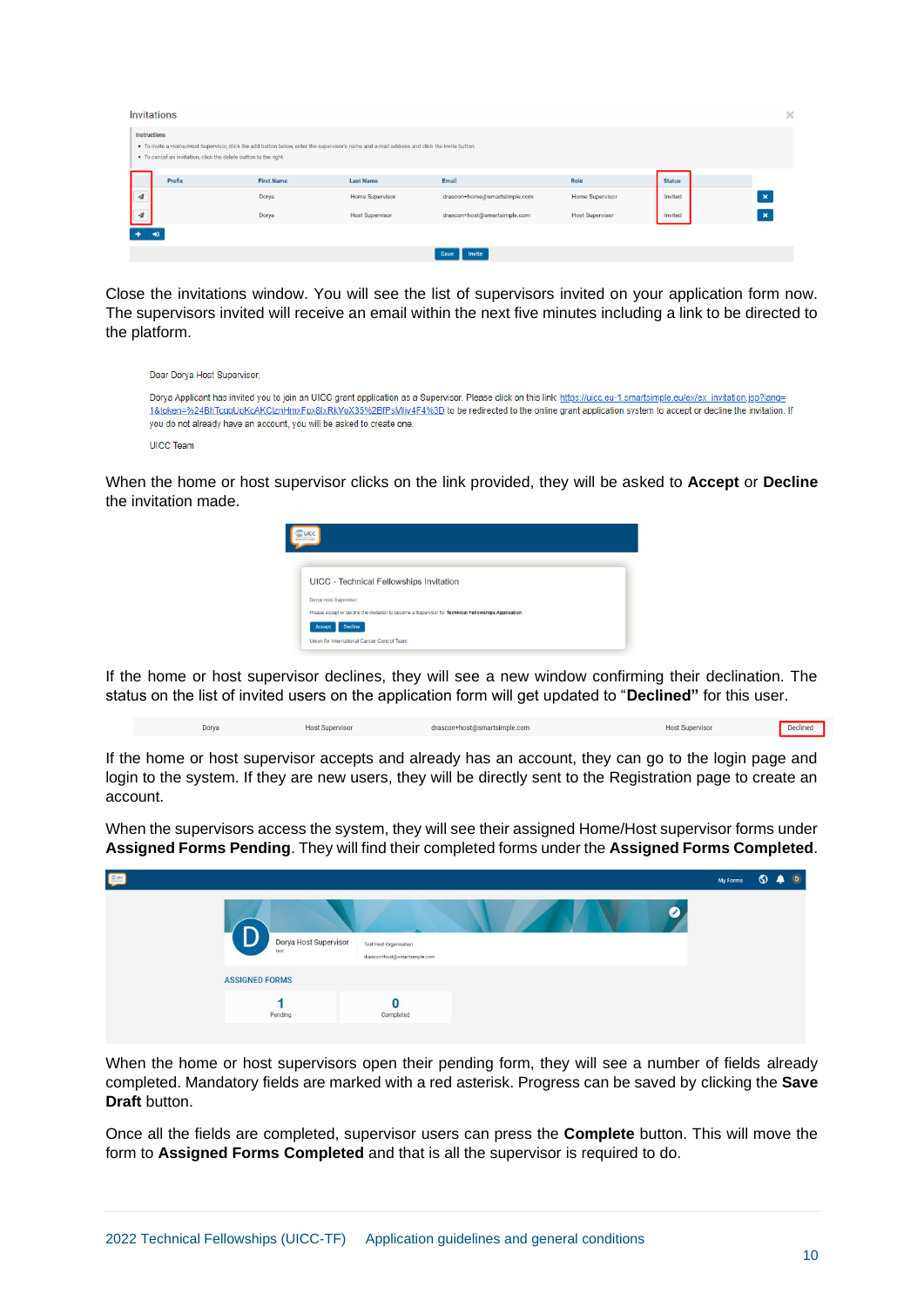After both host and home supervisor forms have been completed, you will notice that the status of your invited users is Accepted.

NOTE: Applicants will only be able to submit their application if at least one **Home Supervisor** and one **Host Supervisor** form have been completed.

# <span id="page-10-0"></span>2. Fellowship Summary

#### **Project start and end dates:**

Insert the start and end dates of your planned visit, taking into account that UICC requires 60 days to review applications. Visits with start dates that are less than 60 days after the date of submission will not be considered. You should also allow sufficient time to complete visa requests if awarded.

#### **Total number of days of proposed visit duration:**

Insert the total number of days of your proposed visit. UICC Technical Fellowship visits can be from two and eight weeks in duration ie between 14 and 56 days.

#### **Amount requested total:**

Total amount requested (including return economy class travel costs plus living costs up to a maximum of 2,200 USD for two weeks; 2,800 USD for three weeks; 3,400 USD for four weeks; 4,000 USD for five weeks; 4,600 USD for six weeks; 5,200 USD for seven weeks; and 5,800 USD for eight weeks).

#### **Amount requested living costs:**

Please enter a realistic estimate of living costs (accommodation and food). Please contact your host supervisor for this estimate.

#### **Amount requested travel costs:**

Travel cost estimates should be obtained from a reputable travel agency or flight comparison website and should cover economy class international return air fare from the home to host organisation, or other appropriate form of transport.

#### **Project Title:**

Please enter a concise title, no longer than 80 characters.

#### **Fellowship Type:**

Select whether your project is primarily **public health**, **research** or **clinical** in nature.

#### **Targeted Themes:**

Select whether your project is aligned with one of the targeted themes listed, if not, select "Other".

#### **Topic:**

Select one of the seven listed topics which your project covers.

#### **Main Cancer Type:**

Type which cancer type your project concerns, mentioning if your project is relevant to all cancer types.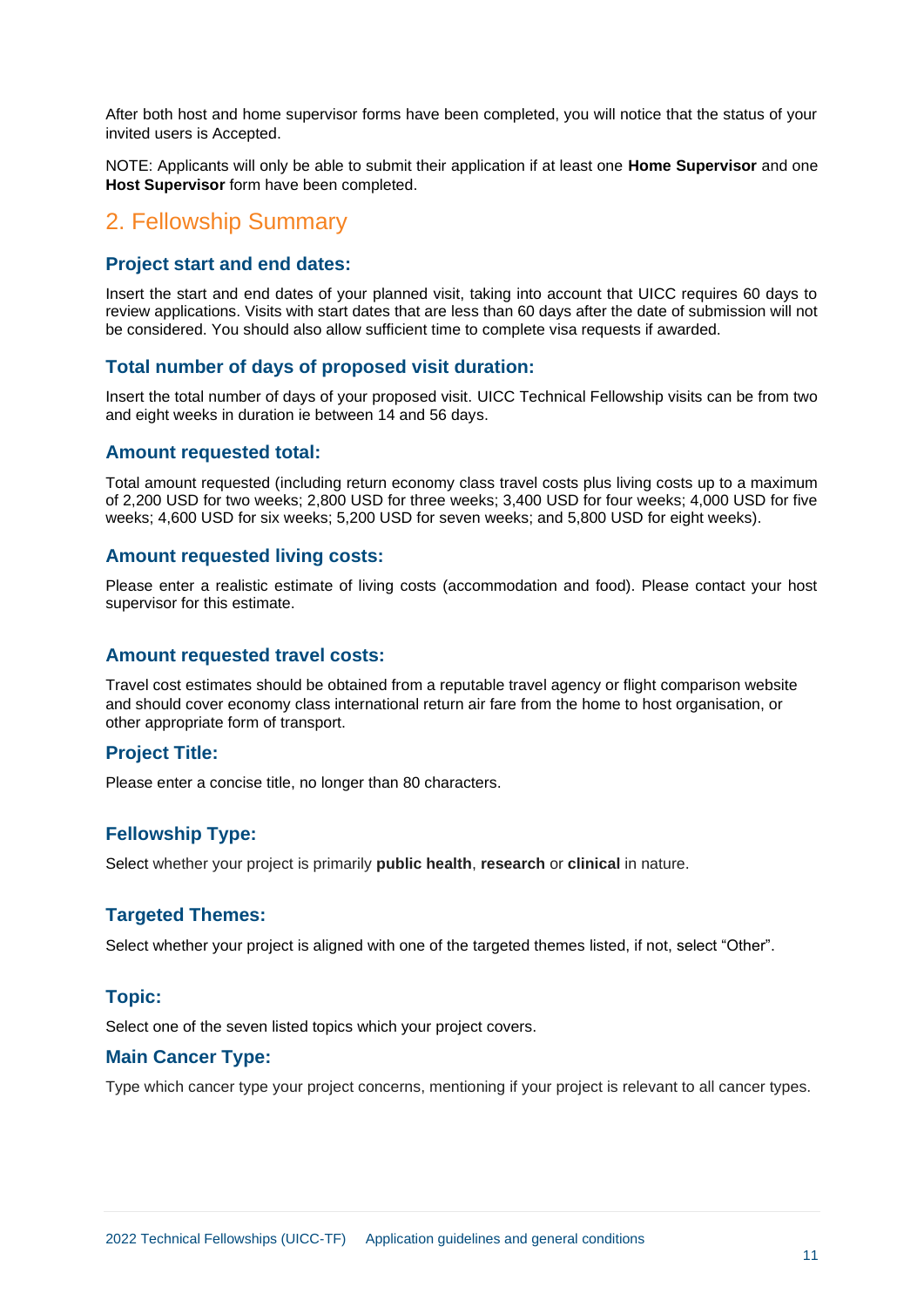#### **Have you applied to another funding source for support for the same project and period?**

Fellowships may not be financially supplemented by agencies other than the home or host institutes or the Fellows themselves. If you select yes you will be asked to provide more details.

#### **Abstract**

Provide a brief summary of your project that can be understood by a general audience of 3,000 words max (approx. 500 words).

#### **How did you learn about the fellowship programme?**

Please how you learned about the programme, whether through Internet search, UICC website, UICC conference, UICC, newsletter, a colleague at home or host institution, congress or other.

# <span id="page-11-0"></span>3. Host Organisation

#### **Host Organisation Name:**

Please start typing the name of the organisation in the text field and select it if you find a match. If you cannot find it use the Lookup button to see a list of all the organisations registered in the system. If you still to not see it, please press the blue plus icon on the top left hand side and add its name, city and phone number, as explained above under Contact information: Select your organisation.

Please add the Department name of the host organisation that you plan to visit, the organization's, working language and your level of knowledge of the language spoken at the host institution.

You are required to upload a scan of a signed letter of invitation on institution's headed notepaper. officially inviting the applicant to visit the host institution.

# <span id="page-11-1"></span>4. Project Description

This is the most important component of your application. It should be prepared by yourself and be approved by your home and host supervisors. It should include sufficient details to allow international peer reviewers who are experts in the field of your project to evaluate its quality, timeliness, relevance and duration and have the potential for a lasting and long term impact.

#### **Purpose:**

Include specific objectives that you want to achieve as a result of your fellowship visit. **Background:**

Summary of the current status of cancer control in your country and the current situation related to your project.

#### **Detailed work plan:**

Please provide details of how the specific objectives will be achieved. You should include at least 4 paragraphs of text in complete sentences where you describe in detail your planned activities during your proposed visit. Please confer with your host supervisor to agree on the workplan.

#### **Expected transferable skills:**

Please provide details of the specific technologies, skills or new knowledge that will be gained during your visit.

#### **Sustainability:**

Fellowships are intended to trigger a sustainable programme of activities in the home institution. Please provide details of the opportunities for future sustainability, for example, detail your plans to continue to the work, apply and disseminate newly acquired skills, any opportunities for further funding; how the project meets strategic research goals of your institution.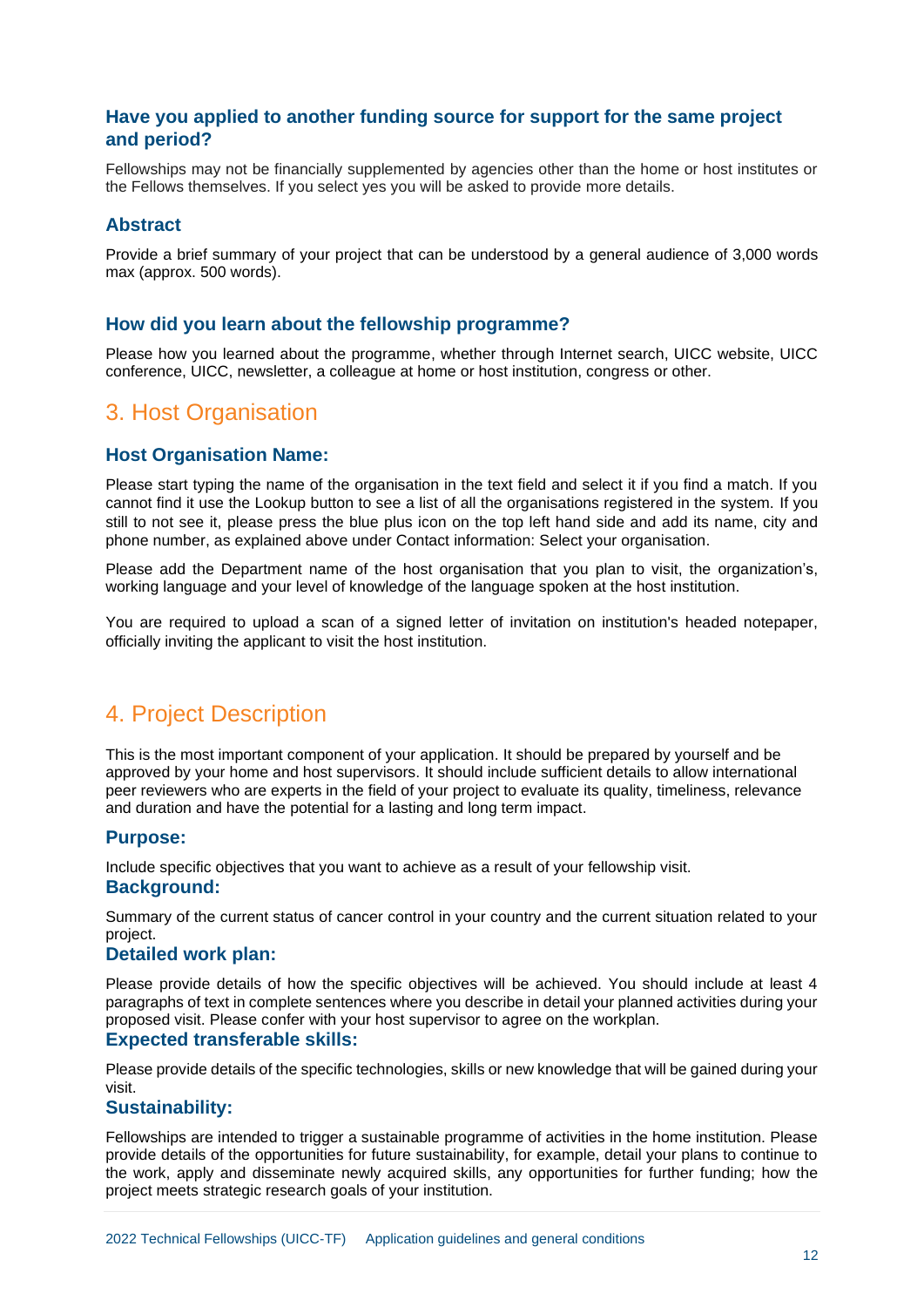#### **Facilities in your institution:**

Please describe if the infrastructure of your home institution will allow you to continue the project and if the conditions will be met to implement and pass on your newly acquired skills to others. **Relevance in your country:**

Please provide information on why this project is relevant to the situation in your home country. **Reason(s) for choice of host institute.**

#### **List up to 5 of your publications which are most relevant to this application**

These applications should include you as one of the co-authors. **Justification of project duration:**

Explain why the selected duration is appropriate to fulfil the objectives of the fellowship. **Certification:**

Please confirm that if the application is successful, you will return to your home institute at the end of the fellowship. Please confirm that the information in the application is true and complete to the best of your knowledge. Please state that you understand that any false statement is sufficient cause for rejection of this application or for cancellation of a fellowship already awarded.

# <span id="page-12-0"></span>5. Applicant Bio-Sketch

#### **Education / Training**

Click on the blue icon "Enter details".

Click the plus icon

#### **Education / Training**

| residency training if applicable. | Begin with your University degree or other initial professional education such as nursing training, include any postdoctoral training and |                               |                                           |   |                                     |          |
|-----------------------------------|-------------------------------------------------------------------------------------------------------------------------------------------|-------------------------------|-------------------------------------------|---|-------------------------------------|----------|
| <b>Organisation name</b>          | <b>City and Country</b>                                                                                                                   | <b>Oualification obtained</b> | <b>Date qualification was</b><br>obtained |   | <b>Description of Qualification</b> |          |
| Birmingham University             | Birmingham, United Kingd                                                                                                                  | <b>MBBS</b>                   | 03/05/2005                                | 曲 | <b>Medical Degree</b>               | $\times$ |
| +                                 |                                                                                                                                           |                               |                                           |   |                                     |          |

List your education and training, beginning with your University Degree, or other initial professional education, and including any postdoctoral training. Include the name of the Organisation name, city and country, the qualification obtained, the date you obtained it and a short description.

#### **Positions:**

List professional posts you have held since finishing your education, including job title and institution name, city and country, concluding with the present position at the bottom.

#### **Prizes and Awards:**

Indicate any awards, grants or prizes you have received, including fellowships, including the date obtained.

#### **Personal Statement:**

Please summarize in a paragraph your motivation for carrying out this project and the reasons why you think you are the best candidate, indicating any qualifications or activities that seem relevant to you.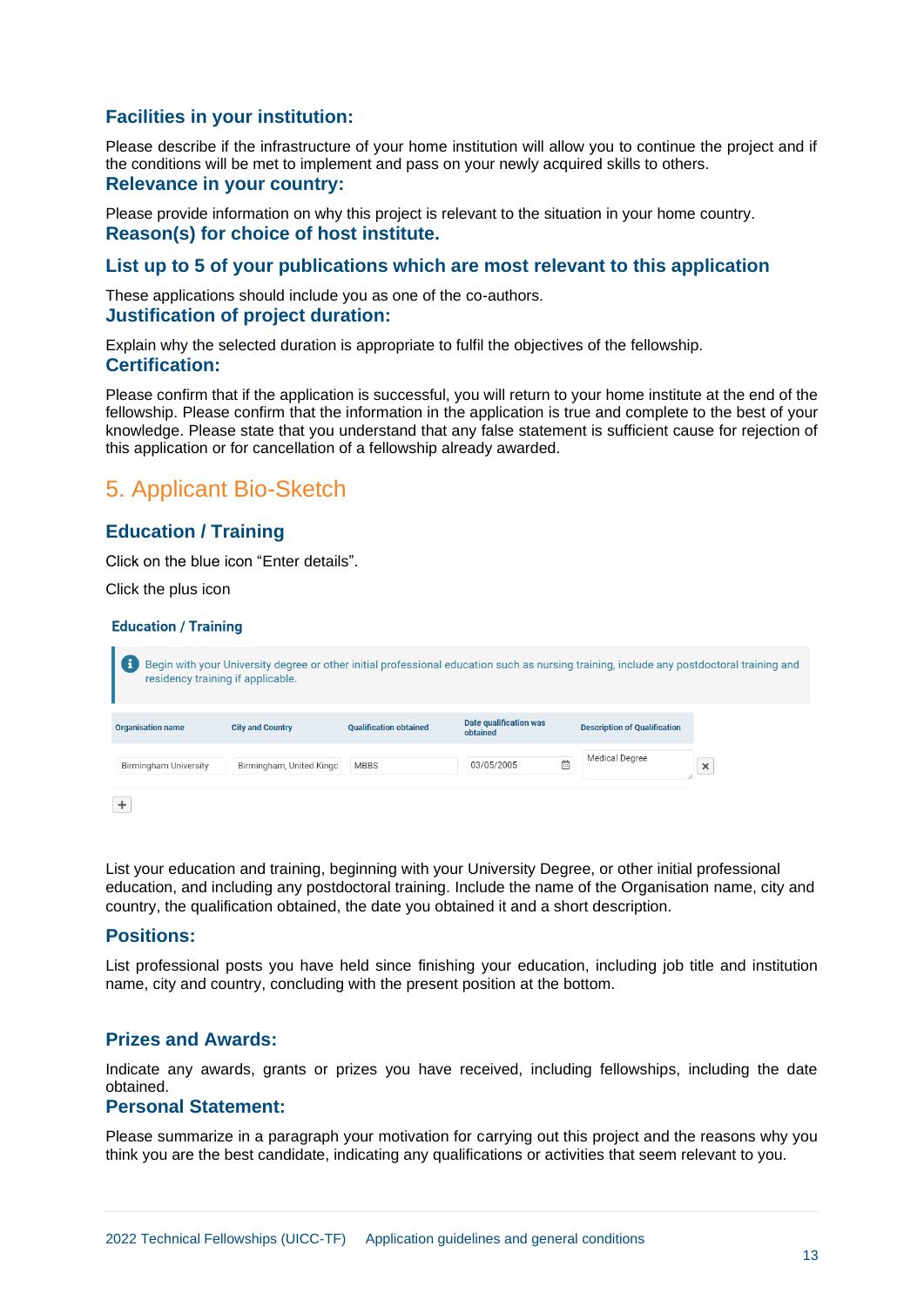#### **Peer Reviewed Publications:**

List all publications in chronological order where you are author or co-author.

#### **Abstracts or posters at conferences:**

List all abstracts in chronological order.

#### **Previous UICC Fellowship award:**

List any previous UICC Fellowship awards with dates.

#### **Research Funding:**

List all ongoing and completed research projects in which you are/were the principal investigator or coinvestigator. Include a brief summary of overall goals of the project and your responsibilities.

# <span id="page-13-0"></span>Update your application

The contact information page contains your contact details from the initial registration step. If there are any errors on your application (whether from an error entering the information or the information has changed since submitting a previous application) please update your profile by clicking on the circle with your initials in the upper right-hand corner. You can update your application any time you wish before it is submitted.

# <span id="page-13-1"></span>Submit your application

When you are ready to submit your application click the 'Submit' button at the bottom of the application.

After clicking 'Submit' you will not be able to edit the application anymore.

Applications will be acknowledged by an email from SmartSimple and if items are missing, applicants will be contacted.

Please ensure you have received the acknowledgement message that confirms that your application was submitted.

# <span id="page-13-2"></span>Communications from UICC through the platform

UICC might respond to you with questions through the grant management system. In this case, you will receive a notification from the SmartSimple system via email if additional information is required and additional emails as your application moves through the various phases of assessment.

You will receive regular updates on your application through SmartSimple emails.

In case you experience issues in creating your account or accessing SmartSimple, please contact **Sally Donaldson**, Fellowships Manager at [fellows@uicc.org](mailto:fellows@uicc.org)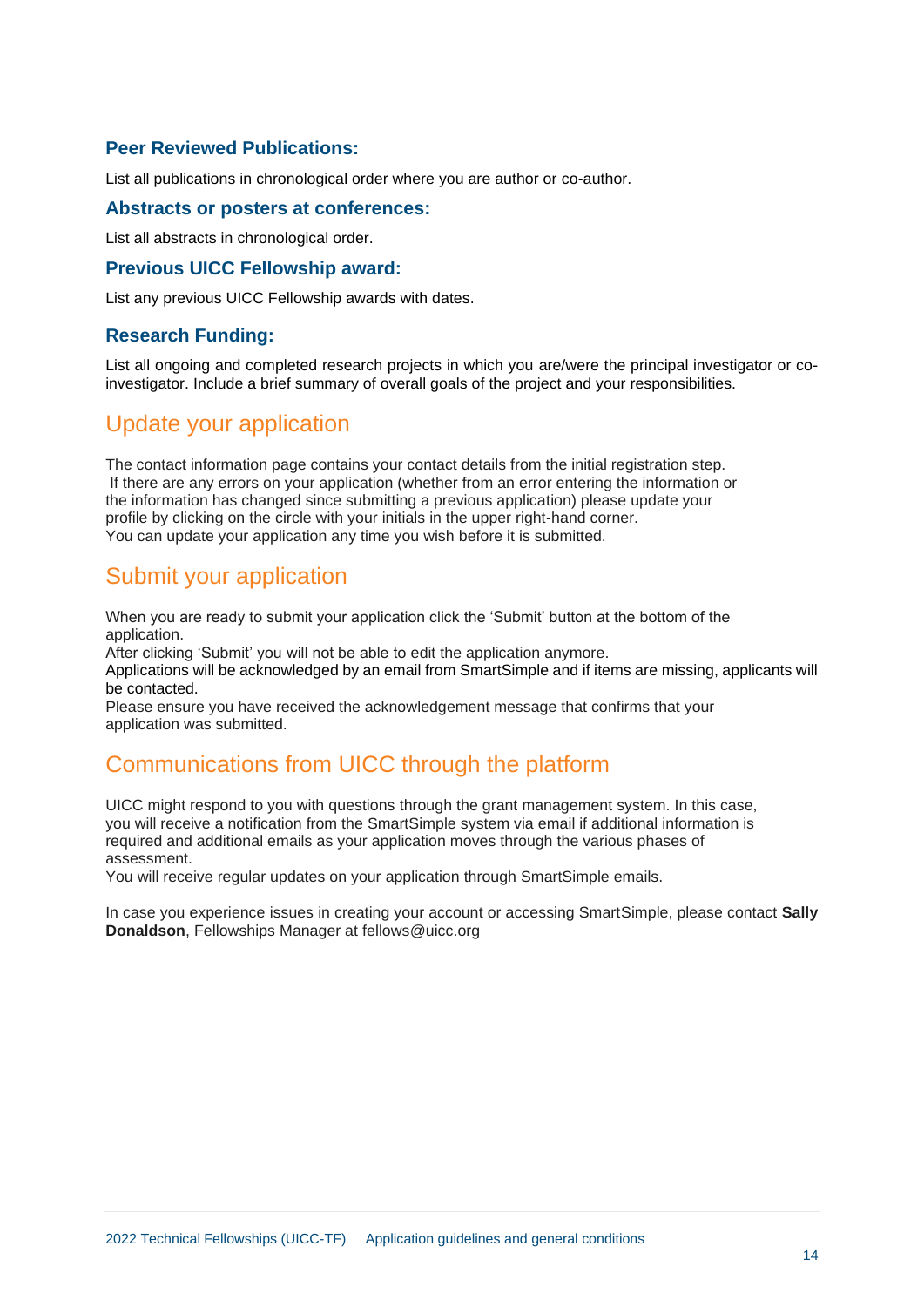# <span id="page-14-0"></span>3. **General conditions**

- UICC Fellowships are intended to support the development of human resources for cancer in the home institution and country of the Fellow, and UICC Fellows are therefore expected to return to their home institutes/country at the end of the fellowship period.
- Fellowships will not be granted for attendance or participation in basic training courses, courses, lectures, meetings, conferences, congresses, etc. or for visiting institutes.
- Fellowships cannot be granted to candidates who are already physically present at the proposed host institute whilst their applications are under consideration i.e., the period between application submission and receipt of the countersigned Letter of Award by UICC.
- The Fellowship cannot be undertaken concurrently with other UICC awards, or those funded by other agencies or organisations. They can, however, be extended after the original duration by a maximum of two months, subject to the written approval of home and host supervisors and at no additional cost to UICC.
- Fellowships may not be financially supplemented by agencies other than the home or host institutes or the Fellows themselves.
- Should return of the Fellow to their home country be delayed past the maximum two-month extension, the individual would not be permitted to reapply for a fellowship in future.
- Regarding the Covid-19 pandemic, awarded Fellows are expected to take all necessary precautions regarding their own safety and that of members of the host institution. Wherever possible, Fellows should be fully vaccinated against COVID-19 prior to travel and should ensure in advance they can provide all necessary documentation needed to enter the host country. If a Fellow is refused entry for not meeting the host country regulations regarding COVID, they must immediately reimburse the awarded funds. Any COVID-related costs incurred for example quarantine hotel stays or other, need to be covered at the Fellows expense, and it is their responsibility that they are covered by the necessary insurance.
- If a Fellowship is terminated prematurely or unexpectedly cancelled, UICC must be informed promptly, and the appropriate funds reimbursed.
- Fellows are required to submit an end-of-project report within one month of the end of their fellowship visit, in addition to the completion of a post one-year online survey.
- If an application is rejected, the applicant must wait until the following year to apply again.
- Fellowships will be awarded subject to adequate funds being available.

#### **Fellowship Awards**

- Fellowship awards are based on candidates' estimates for travel and living costs, published fares and scales, and are intended to be a contribution towards international travel and living costs. They are not expected to include salary or typical income levels.
- The awards are for travel from to/from host countries, but do not include internal travel within the home and/or host countries.
- Costs for visa, passports, airport taxes etc. are the responsibility of the Fellows. The awards do not cover medical care, insurance or taxes; none of which UICC or the fellowship partners are liable for. They also do not provide support for accompanying dependents.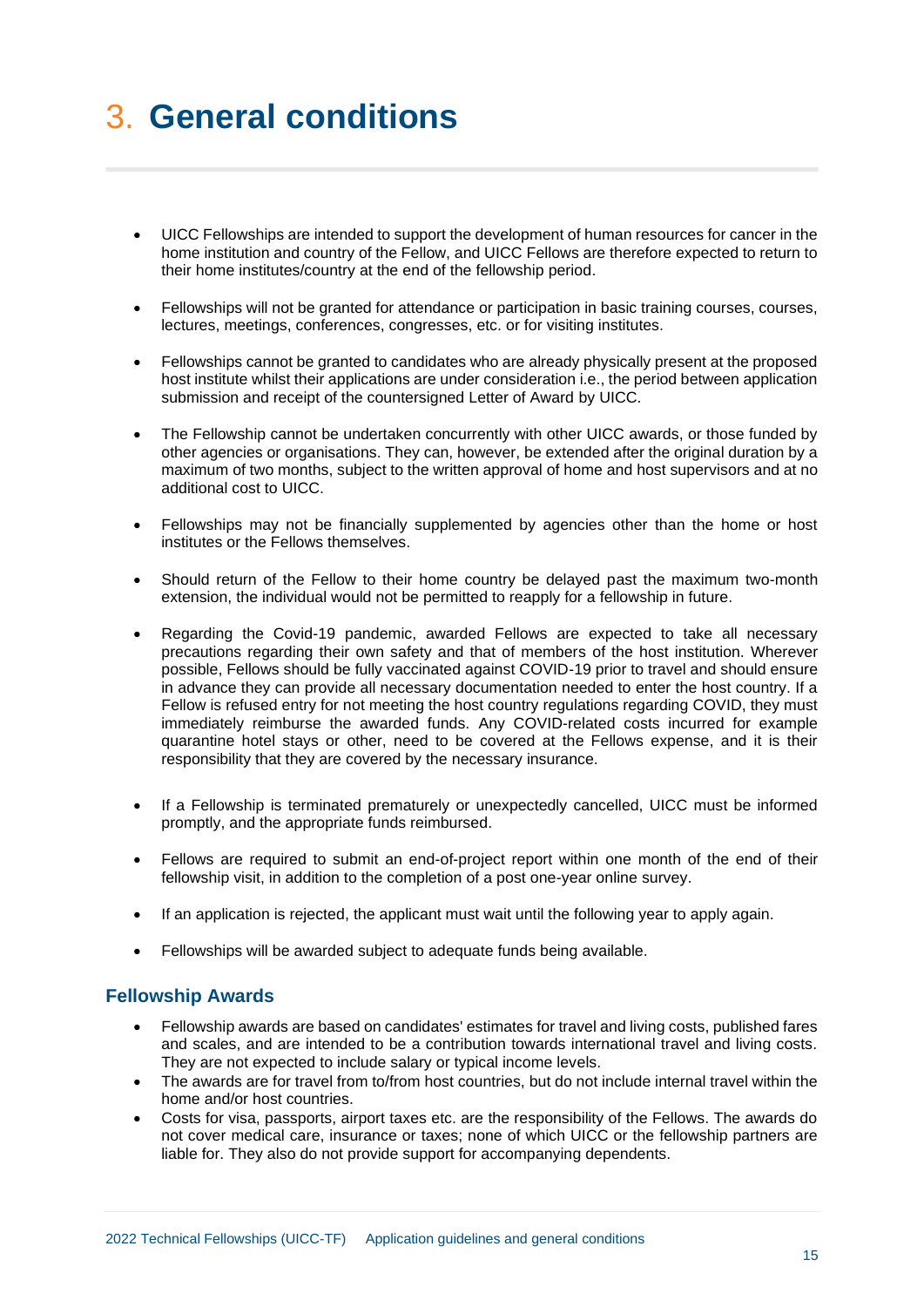#### **End of project report**

Within one month of the end of the project, a report describing the work undertaken and the results achieved must be submitted to UICC, preferably including high-resolution photos of the Fellow in the host institution with the host supervisor. This report must be approved and the performance during the fellowship evaluated by the host supervisor. Failure to submit an end of project report may result in the request for the return of funds and the home and host supervisors will be notified should this occur.

Please note that applicants may not apply for another UICC Fellowship until they have become members of the Association of UICC Fellows (AUF), and one year has passed since their previous fellowship is completed.

#### **Post one-year survey**

Approximately one year after completion of the fellowship and the return of the applicant to her/his home institute/hospital an online survey will be sent to the Fellow to complete to provide longer term feedback on the potential outcomes and impact of the fellowship.

#### **Association of UICC Fellows (AUF)**

- Upon successful completion of a UICC Fellowship, i.e., submission of the endorsed end-ofproject report, Fellows are invited to join the **Association of UICC Fellows (AUF)**.
- Life-time membership carries a subscription fee of **USD 50** and members receive a certificate to mark their fellowship.
- Only Members of AUF are eligible to submit a further application for a UICC Fellowship.
- New members who work in developing countries or in Eastern Europe may benefit from a oneyear complimentary subscription to the UICC International Journal of Cancer, a generous offer made by its Publishers, Wiley & Son Inc., New York.